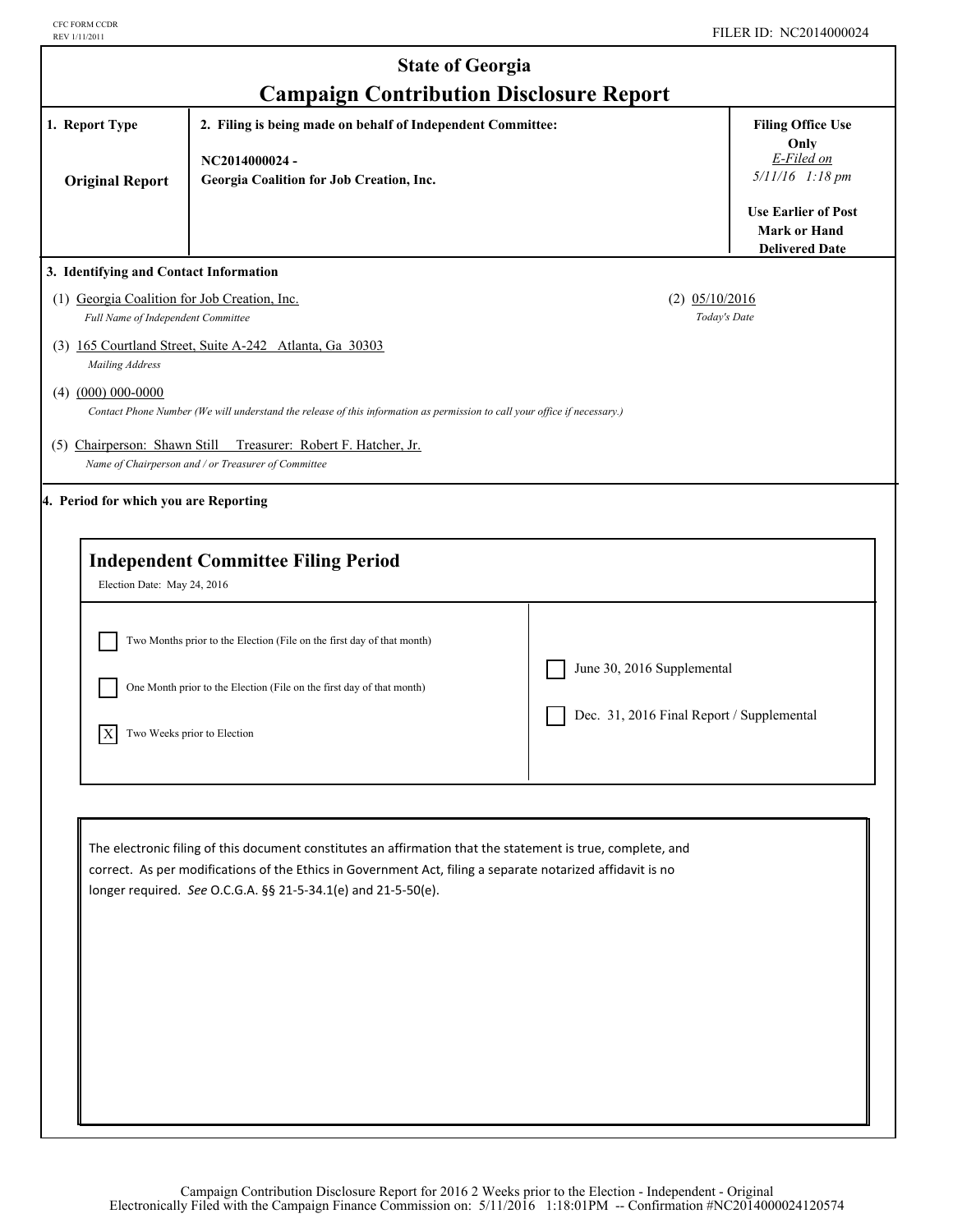## **State of Georgia Campaign Contribution Disclosure Report**

### **Summary Report**

| <b>CONTRIBUTIONS RECEIVED</b> |  |
|-------------------------------|--|
|-------------------------------|--|

| $\mathbf{1}$       | I Have:                                                                                                                                                                                                                                      | <b>In-Kind</b>                    | <b>Cash Amount</b> |
|--------------------|----------------------------------------------------------------------------------------------------------------------------------------------------------------------------------------------------------------------------------------------|-----------------------------------|--------------------|
|                    | The following contributions, including Common Source, to report:                                                                                                                                                                             | <b>Estimated Value</b>            |                    |
| $\overline{c}$     | Total contributions previously reported.                                                                                                                                                                                                     | \$0.00                            | \$232,670.17       |
| 3                  | Total amount of all itemized contributions received in this reporting period which are<br>listed on the "Itemized Contributions" page.                                                                                                       | \$0.00                            | \$50,000.00        |
| 3a                 | All loans received this reporting period.                                                                                                                                                                                                    |                                   | \$0.00             |
| 3 <sub>b</sub>     | Interest earned on campaign account this reporting period.                                                                                                                                                                                   |                                   | \$0.00             |
| 3c                 | Total amount of investments sold this reporting period.                                                                                                                                                                                      |                                   | \$0.00             |
| 3d                 | Total amount of cash dividends and interest paid out this reporting period.                                                                                                                                                                  |                                   | \$0.00             |
| 4                  | Total amount of all separate contributions of \$100.00 or less received in this reporting<br>period and not listed on the "Itemized Contributions" page.<br>"Common Source" contributions must be aggregated on the "Itemized Contributions" | \$0.00                            | \$0.00             |
| 5                  | Total contributions reported this reporting period.<br>$(Line 3 + 3a + 3b + 3c + 3d + 4)$                                                                                                                                                    | \$0.00                            | \$50,000.00        |
| 6                  | Total contributions to date.<br>$(Line 2 + 5)$                                                                                                                                                                                               | \$0.00                            | \$282,670.17       |
|                    | <b>EXPENDITURES MADE</b>                                                                                                                                                                                                                     |                                   |                    |
| $\tau$             | I Have:<br>The following expenditures to report:                                                                                                                                                                                             | In-Kind<br><b>Estimated Value</b> | <b>Cash Amount</b> |
| 8                  | Total expenditures made and reported prior to this reporting period.                                                                                                                                                                         | \$0.00                            | \$0.00             |
| 9                  | Total amount of all itemized expenditures made in this reporting period which are listed<br>on the "Itemized Expenditures" page.                                                                                                             | \$0.00                            | \$135,356.97       |
| 10                 | Total amount of all separate expenditures of \$100.00 or less that were made<br>in this reporting period and not listed on the "Itemized Expenditures" page.                                                                                 | \$0.00                            | \$0.00             |
| 11                 | Total expenditures reported this reporting period.<br>$(Line 9 + 10)$                                                                                                                                                                        | \$0.00                            | \$135,356.97       |
| 12                 | Total expenditures to date.<br>(Line $8 + 11$ )                                                                                                                                                                                              | \$0.00                            | \$135,356.97       |
| <b>INVESTMENTS</b> |                                                                                                                                                                                                                                              |                                   |                    |
| 13                 | Amount of investments at the beginning of this reporting period.                                                                                                                                                                             |                                   | \$0.00             |
| 14                 | Total amount of investments at the close of this reporting period.                                                                                                                                                                           |                                   | \$0.00             |
| 15                 | Net Balance On Hand.<br>(Line $6 - 12 + 14$ )                                                                                                                                                                                                |                                   | \$147,313.20       |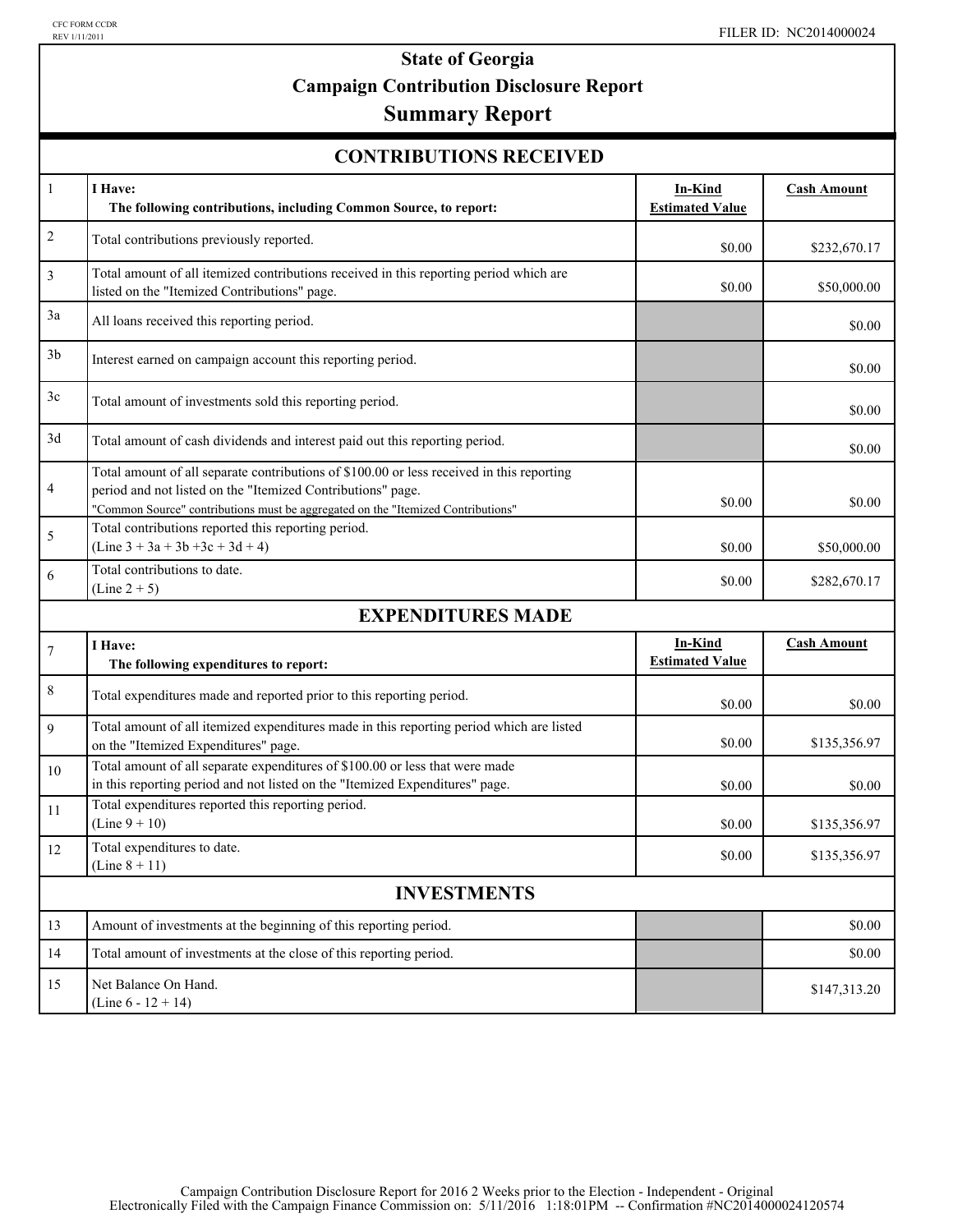### **Outstanding Indebtedness State of Georgia Campaign Contribution Disclosure Report**

| <b>Primary 2016 Indebtedness</b> |                                                                                             | Amount |
|----------------------------------|---------------------------------------------------------------------------------------------|--------|
|                                  | Outstanding indebtedness at the beginning of this reporting period.                         | \$0.00 |
| 2                                | Loans received this reporting period.                                                       | \$0.00 |
| $\overline{3}$                   | Deferred payments of expenses this reporting period.                                        | \$0.00 |
| $\overline{4}$                   | Payments made on loans this reporting period.                                               | \$0.00 |
| 5                                | Credits received on loans/deferred payments this reporting period.                          | \$0.00 |
| 6                                | Payments this period on previously deferred expenses.                                       | \$0.00 |
| $\overline{7}$                   | Total indebtedness at the close of this reporting period.<br>$(line 1 + 2 + 3 - 4 - 5 - 6)$ | \$0.00 |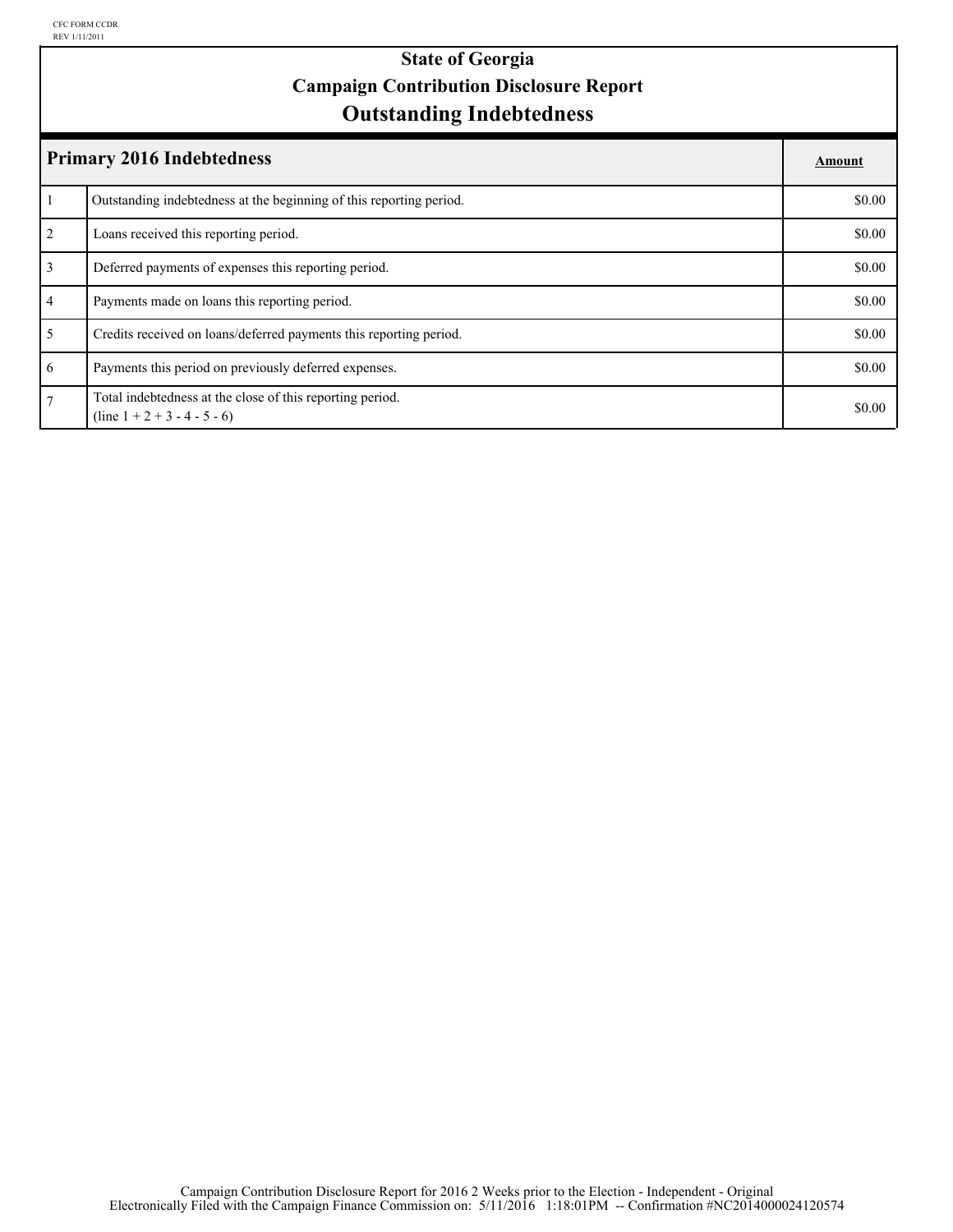#### **Election Cycle Estimated Value Contributor In-Kind Contributions Full Name of Contributor Mailing Address (Affiliation of Committee if any) Received Date Contribution Type a. Occupation & b. Employer** | Cycle | Amount | Description **Cash Amount State of Georgia Campaign Contribution Disclosure Report Itemized Contributions Must list contributions received by a single contributor for which the aggregate total is more than \$100.00**  01/06/2016 Primary \$50,000.00 \$0.00 Monetary Georgia Power Company 241 Ralph McGill Boulevard Atlanta, GA 30308 2016

### FILER ID: NC2014000024

### **State of Georgia Campaign Contribution Disclosure Report Summary of Itemized Contributions Received**

**In-Kind Total for this period:**

**Cash Contributions Total for this period:**

**Loan Total for this period:**

CFC FORM CCDR REV 1/11/2011

|                                          |                                                                | <b>State of Georgia</b><br><b>Campaign Contribution Disclosure Report</b><br><b>Loan Reporting</b> |                                                                             |
|------------------------------------------|----------------------------------------------------------------|----------------------------------------------------------------------------------------------------|-----------------------------------------------------------------------------|
| Name of Lender<br><b>Mailing Address</b> | Date of Loan<br><b>Amount of Loan</b><br><b>Election Cycle</b> | Person(s) responsible for<br>repayment of loan<br><b>Mailing Address</b>                           | Occupation &<br><b>Place of Employment</b><br><b>Fiduciary Relationship</b> |
|                                          |                                                                | I have no loans to report this reporting period.                                                   |                                                                             |

**\$0.00**

**\$50,000.00**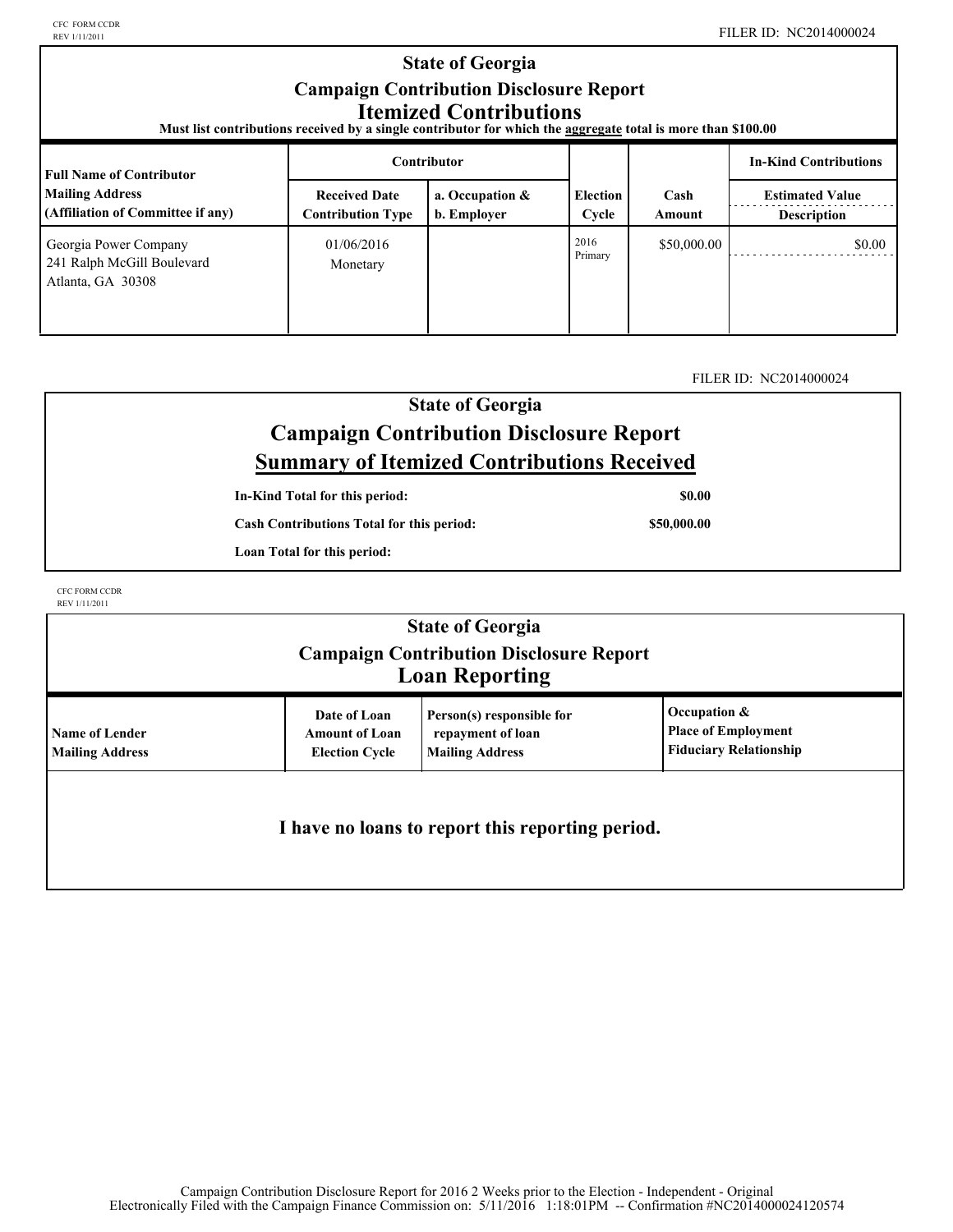### **State of Georgia Campaign Contribution Disclosure Report Itemized Expenditures**

**Must list expenditures made to a single recipient for which the aggregate total is more than \$100.00**

| <b>List Name and Mailing Address of</b><br>Recipient                                                | <b>Expenditure Date</b><br><b>Expenditure Type</b> | Occupation &<br>Employer | <b>Expenditure Purpose</b><br>Name(s) of Candidate                                                                                     | <b>Amount Paid</b> |
|-----------------------------------------------------------------------------------------------------|----------------------------------------------------|--------------------------|----------------------------------------------------------------------------------------------------------------------------------------|--------------------|
| Quick Response Communications, Inc.<br>3535 Peachtree Road NE<br>Suite 520-152<br>Atlanta, GA 30326 | 05/09/2016<br>Expenditure                          |                          | Mailer and Postage<br>Greg Morris                                                                                                      | \$4,798.30         |
| Quick Response Communications, Inc.<br>3535 Peachtree Road NE<br>Suite 520-152<br>Atlanta, GA 30326 | 05/09/2016<br>Expenditure                          |                          | Mailer and Postage<br>Clay Cox                                                                                                         | \$3,582.67         |
| Quick Response Communications, Inc.<br>3535 Peachtree Road NE<br>Suite 520-152<br>Atlanta, GA 30326 | 05/09/2016<br>Expenditure                          |                          | Mailer and Postage<br>Howard Maxwell                                                                                                   | \$3,645.12         |
| Quick Response Communications, Inc.<br>3535 Peachtree Road NE<br>Suite 520-152<br>Atlanta, GA 30326 | 05/09/2016<br>Expenditure                          |                          | Mailer and Postage<br>David Wilkerson                                                                                                  | \$2,793.22         |
| Quick Response Communications, Inc.<br>3535 Peachtree Road NE<br>Suite 520-152<br>Atlanta, GA 30326 | 05/09/2016<br>Expenditure                          |                          | Mailer and Postage<br>Mark Newton                                                                                                      | \$4,534.16         |
| Quick Response Communications, Inc.<br>3535 Peachtree Road NE<br>Suite 520-152<br>Atlanta, GA 30326 | 05/09/2016<br>Expenditure                          |                          | Mailer and Postage<br>Kevin Moore                                                                                                      | \$4,649.16         |
| Twin Oaks Connect<br>1000 Whitlock Avenue<br>Suite 320 #106<br>Marietta, GA 30064                   | 05/05/2016<br>Expenditure                          |                          | Voter Identification<br>SD19, SD40, HD04, HD17,<br>HD21, HD25, HD72, HD75,<br>HD78, HD79, HD87, HD95,<br>HD113, HD123, HD138,<br>HD156 | \$32,009.01        |
| Quick Response Communications, Inc.<br>3535 Peachtree Road NE<br>Suite 520-152<br>Atlanta, GA 30326 | 05/05/2016<br>Expenditure                          |                          | Mailer and Postage<br>Matt Brass                                                                                                       | \$6,442.19         |
| Quick Response Communications, Inc.<br>3535 Peachtree Road NE<br>Suite 520-152<br>Atlanta, GA 30326 | 05/05/2016<br>Expenditure                          |                          | Mailer and Postage<br>Tom Dickson                                                                                                      | \$3,516.06         |
| Quick Response Communications, Inc.<br>3535 Peachtree Road NE<br>Suite 520-152<br>Atlanta, GA 30326 | 05/05/2016<br>Expenditure                          |                          | Mailer and Postage<br>Miriam Paris                                                                                                     | \$4,452.13         |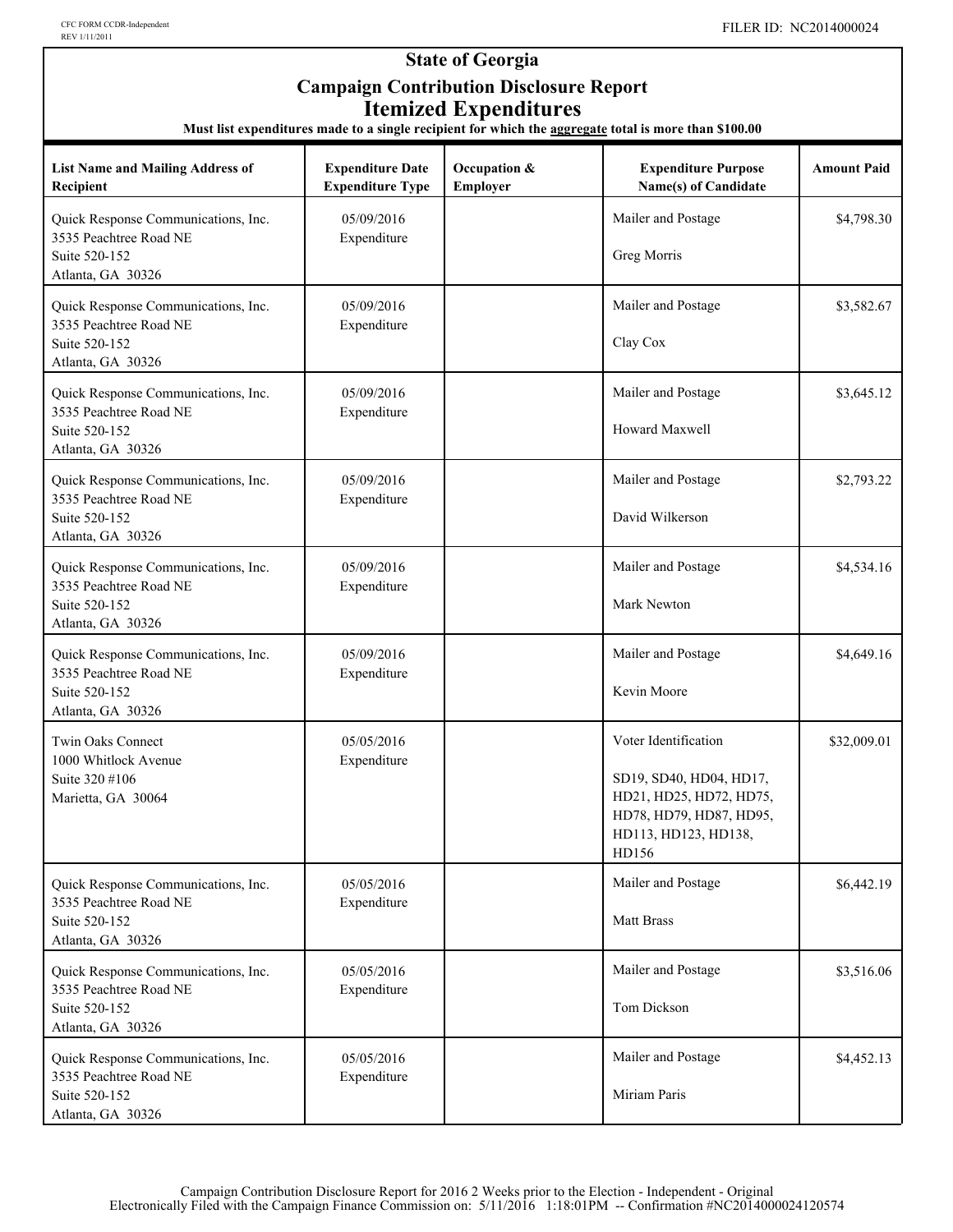| Strategic Media Services, Inc.<br>1911 North Fort Myer Drive<br>Suite 400<br>Arlington, VA 22209   | 04/25/2016<br>Expenditure | Media Buy<br>Brandon Beach                                                           | \$10,029.00 |
|----------------------------------------------------------------------------------------------------|---------------------------|--------------------------------------------------------------------------------------|-------------|
| Twin Oaks Connect<br>1000 Whitlock Avenue<br>Suite 320 #106<br>Marietta, GA 30064                  | 04/25/2016<br>Expenditure | Voter Identification<br>SD21, SD28, HD06, HD38,<br>HD73, HD80, HD97, HD108,<br>HD142 | \$20,487.95 |
| <b>RTA</b> Strategy<br>1076 Canton Street<br>Lower Level<br>Roswell, GA 30075                      | 02/01/2016<br>Expenditure | <b>Treasury Management</b><br>Not Candidate Related                                  | \$1,800.00  |
| Quick Response Communications, INC<br>3535 Peachtree Road NE<br>Suite 520-152<br>Atlanta, GA 30326 | 05/03/2016<br>Expenditure | Pre-Roll and Display Ad Buy<br>Brandon Beach                                         | \$8,000.00  |
| Strategic Media Services, Inc.<br>1911 North Fort Myer Drive<br>Suite 400<br>Arlington, VA 22209   | 05/03/2016<br>Expenditure | Media Buy<br>Brandon Beach                                                           | \$7,809.00  |
| Strategic Media Services, Inc.<br>1911 North Fort Myer Drive<br>Suite 400<br>Arlington, VA 22209   | 05/10/2016<br>Expenditure | Media Buy<br>Brandon Beach                                                           | \$7,809.00  |
| <b>RTA</b> Strategy<br>1076 Canton Street<br>Lower Level<br>Roswell, GA 30075                      | 01/06/2016<br>Expenditure | <b>Treasury Management</b><br>Not Candidate Related                                  | \$1,800.00  |
| <b>RTA</b> Strategy<br>1076 Canton Street<br>Lower Level<br>Roswell, GA 30075                      | 01/29/2016<br>Expenditure | <b>Treasury Management</b><br>Not Candidate Related                                  | \$1,800.00  |
| <b>RTA</b> Strategy<br>1076 Canton Street<br>Lower Level<br>Roswell, GA 30075                      | 03/01/2016<br>Expenditure | <b>Treasury Management</b><br>Not Candidate Related                                  | \$1,800.00  |
| <b>RTA</b> Strategy<br>1076 Canton Street<br>Lower Level<br>Roswell, GA 30075                      | 03/31/2016<br>Expenditure | <b>Treasury Management</b><br>Not Candidate Related                                  | \$1,800.00  |
| <b>RTA</b> Strategy<br>1076 Canton Street<br>Lower Level<br>Roswell, GA 30075                      | 04/29/2016<br>Expenditure | <b>Treasury Management</b><br>Not Candidate Related                                  | \$1,800.00  |

FILER ID: NC2014000024

**State of Georgia**

# **Campaign Contribution Disclosure Report Summary of Itemized Expenditures Made**

**Paid Expenditures Total for this period: \$135,356.97**